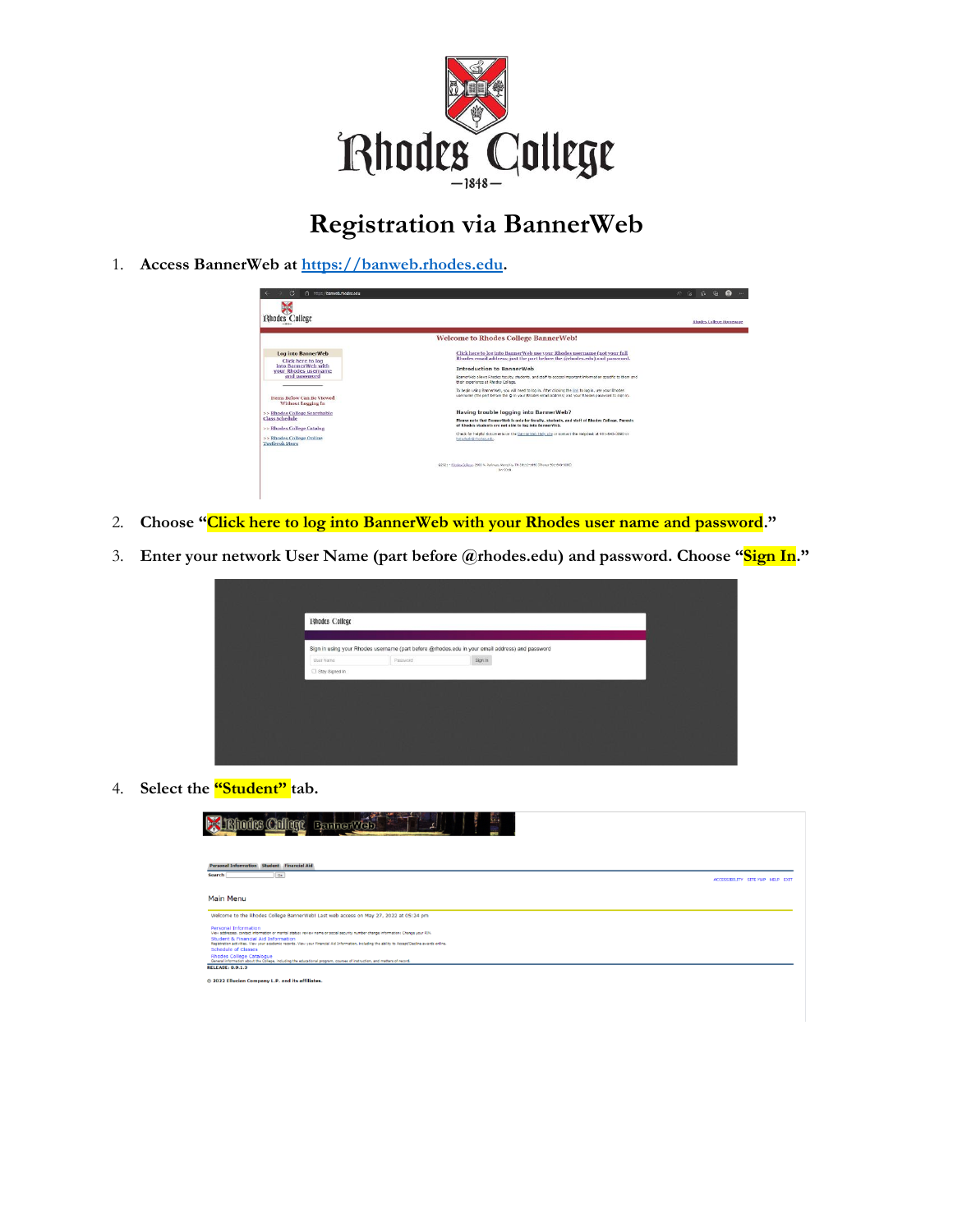5. **From the Main Menu, choose "Registration."**



| <b>Personal Information Student Financial Aid</b>                                                                                             |                                   |
|-----------------------------------------------------------------------------------------------------------------------------------------------|-----------------------------------|
| <b>Search</b><br>$60$                                                                                                                         | RETURN TO MENU SITE MAP HELP EXIT |
|                                                                                                                                               |                                   |
| Registration                                                                                                                                  |                                   |
| ATTENDANCE CONFIRMATION                                                                                                                       |                                   |
| Select Term                                                                                                                                   |                                   |
| Add or Drop Classes<br>WebRegistration opens after WebSTEP creates class schedules.                                                           |                                   |
| Look-up Classes                                                                                                                               |                                   |
| <b>Change Class Options</b><br>Change credit hours for courses that have variable credit. (Research, Applied Music, etc.)                     |                                   |
| Pre-Registration<br><b>Pre-Registration</b>                                                                                                   |                                   |
| <b>Student Schedule</b>                                                                                                                       |                                   |
| Student Schedule (Calendar format)<br>Student schedule in daily calendar format. Be sure to select the correct time frame for class schedule. |                                   |
| College Catalog (BannerWeb version)                                                                                                           |                                   |
| Pre-Registration Instructions and Information<br>Important information on the pre-registration process.                                       |                                   |
| Final Exam Schedule                                                                                                                           |                                   |
|                                                                                                                                               |                                   |

7. **Select the correct term from the Select a Term drop down menu.**

| <b>Personal Information Student Financial Aid</b> |
|---------------------------------------------------|
| Search<br>Go.                                     |
| <b>Registration Term</b>                          |
| Select a Term: Fall 2022<br>$\check{ }$           |
| Submit                                            |
| <b>RELEASE: 8.7.1</b>                             |

© 2022 Ellucian Company L.P. and its affiliates.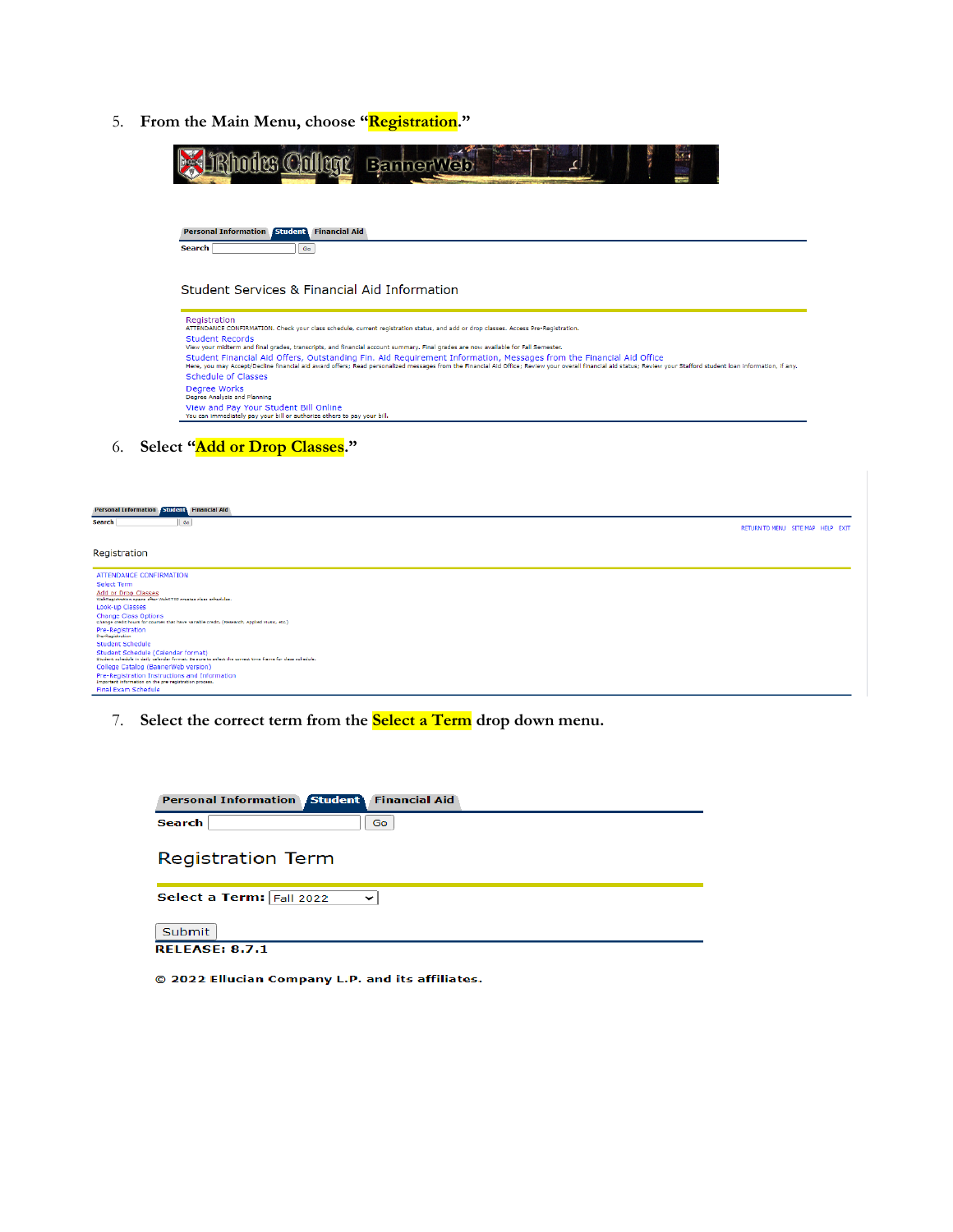8. **To add a class: Insert the CRN (Course Reference Number) of the course(s) you wish to add in the boxes. Click "Submit Changes" and the course(s) will appear on your schedule IF there are no errors detected. If the course is not added to your schedule, it will appear as a "Registration Error" in a box between your schedule and the add courses section.**

|                                                          | Personal Information Student Financial Aid |                      |                                                                                                                                                        |                              |                                                                     |                            |
|----------------------------------------------------------|--------------------------------------------|----------------------|--------------------------------------------------------------------------------------------------------------------------------------------------------|------------------------------|---------------------------------------------------------------------|----------------------------|
| Search                                                   |                                            | Go                   |                                                                                                                                                        |                              |                                                                     |                            |
|                                                          | Add or Drop Classes                        |                      |                                                                                                                                                        |                              |                                                                     |                            |
|                                                          |                                            |                      | To add a class, enter the Course Reference Number in the Add Classes section. To drop a class, use the options available in the Action pull-dow        |                              |                                                                     |                            |
|                                                          | <b>Add Classes Worksheet</b>               |                      |                                                                                                                                                        |                              |                                                                     |                            |
| <b>CRNs</b>                                              |                                            |                      |                                                                                                                                                        |                              |                                                                     |                            |
| 13569                                                    |                                            |                      |                                                                                                                                                        |                              |                                                                     |                            |
| Submit Changes                                           | Class Search                               | Reset                |                                                                                                                                                        |                              |                                                                     |                            |
|                                                          |                                            |                      |                                                                                                                                                        |                              | [ View Holds   Change Class Options   Registration Fee Assessment ] |                            |
|                                                          |                                            |                      |                                                                                                                                                        |                              |                                                                     |                            |
|                                                          |                                            |                      |                                                                                                                                                        |                              |                                                                     |                            |
| <b>Personal Information Student</b><br><b>Search</b>     | Go                                         | <b>Financial Aid</b> |                                                                                                                                                        |                              |                                                                     | <b>RETURN TO M</b>         |
|                                                          |                                            |                      |                                                                                                                                                        |                              |                                                                     | Ŧ                          |
| Add or Drop Classes                                      |                                            |                      |                                                                                                                                                        |                              |                                                                     |                            |
|                                                          |                                            |                      |                                                                                                                                                        |                              |                                                                     |                            |
|                                                          |                                            |                      | To add a class, enter the Course Reference Number in the Add Classes section. To drop a class, use the options available in the Action pull-down list. |                              |                                                                     |                            |
| <b>Current Schedule</b>                                  |                                            |                      |                                                                                                                                                        |                              |                                                                     |                            |
|                                                          |                                            |                      |                                                                                                                                                        |                              |                                                                     |                            |
| <b>Status</b><br>**Web Registered** on Jun 06, 2022 None |                                            | <b>Action</b>        | <b>CRN</b> Subj Crse Sec Level<br>$\sqrt{13561}$ FYWS 151 02 Undergraduate 4.000 Standard                                                              | <b>Cred Grade Mode Title</b> |                                                                     | FIRST-YEAR WRITING SEMINAR |
|                                                          |                                            |                      |                                                                                                                                                        |                              |                                                                     |                            |
| Total Credit Hours: 4.000<br><b>Billing Hours:</b>       | 4.000                                      |                      |                                                                                                                                                        |                              |                                                                     |                            |
| Minimum Hours:                                           | 0.000                                      |                      |                                                                                                                                                        |                              |                                                                     |                            |
| Maximum Hours: 19.000                                    |                                            |                      |                                                                                                                                                        |                              |                                                                     |                            |
| Date:                                                    | Jun 06, 2022 01:53 pm                      |                      |                                                                                                                                                        |                              |                                                                     |                            |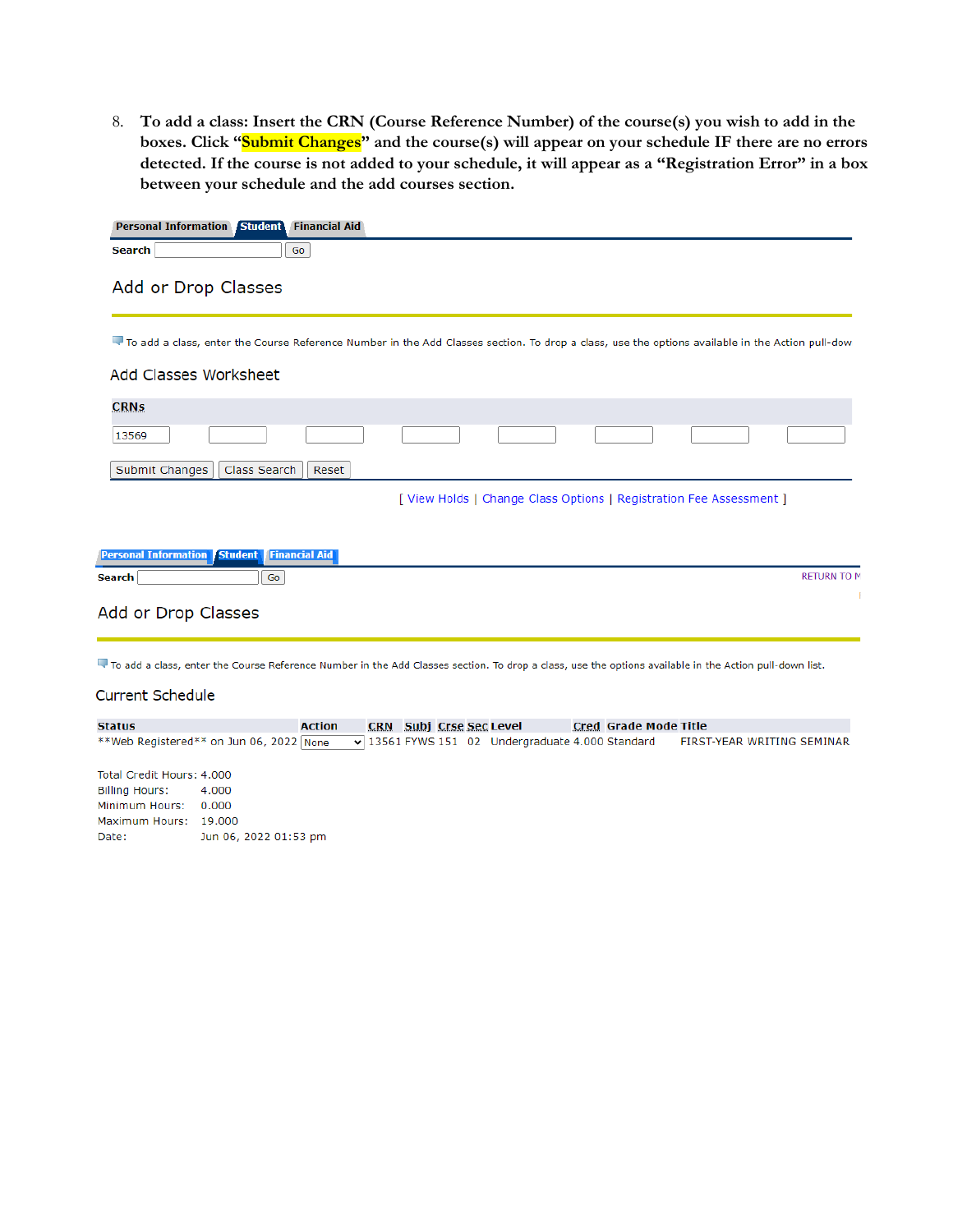9. **To drop a class: Use the pull-down menu under the "Action" column. There are only two options: None or Web Drop. Select Web Drop for the course you want to drop and then click on "Submit Changes." The course will disappear from your schedule. You are no longer registered for that course.**

|                                                                                                              | Personal Information Student Financial Aid |                                                                                       |
|--------------------------------------------------------------------------------------------------------------|--------------------------------------------|---------------------------------------------------------------------------------------|
| <b>Search</b>                                                                                                | Go                                         |                                                                                       |
| Add or Drop Classes                                                                                          |                                            |                                                                                       |
|                                                                                                              |                                            | To add a class, enter the Course Reference Number in the Ad                           |
| <b>Current Schedule</b>                                                                                      |                                            |                                                                                       |
| <b>Status</b>                                                                                                |                                            | <b>Action</b><br><b>CRN</b>                                                           |
|                                                                                                              |                                            | **Web Registered** on Jun 06, 2022   Web Drop $\mathord{\blacktriangleright}$   13561 |
| Total Credit Hours: 4,000<br><b>Billing Hours:</b><br>Minimum Hours: 0.000<br>Maximum Hours: 19.000<br>Date: | 4.000<br>Jun 06, 2022 01:53 pm             |                                                                                       |

## Add Classes Worksheet

**CRNs** 

- 10. **There are several situations that will prevent a course from being added:**
	- **1) The course is closed. (Error message is "Closed Section.")**
	- **2) If the Waitlist process is active, and there is a Waitlist is in place on the course, you may add yourself to the Waitlist. Please see [Waitlist information.](https://sites.rhodes.edu/sites/sitesd8/files/academicaffairs/Fall%202018%20BannerWeb%20Waitlist%20Policy%20FAQs%20for%20Students.pdf)**
	- **3) There is a time conflict between this course and with another course. (The error message will tell you which course.)**
	- **4) You are attempting to register for more than 19 hours. ("Maximum hours exceeded.") In this case, you must have an overload petition approved by the Registrar before a course can be added to your schedule.**

**To find the CRN of a class, when adding or searching for a class, click on "Class Search." This function is explained on th[e Finding Classes and Using BannerWeb](https://sites.rhodes.edu/sites/sites/files/academicaffairs/Finding%20Classes%20and%20BannerWeb.pdf) document. Be sure to note the size of the class and whether spaces are available in the class. You can add a course you find directly from that screen by clicking on the box on the left side of the course listing.**